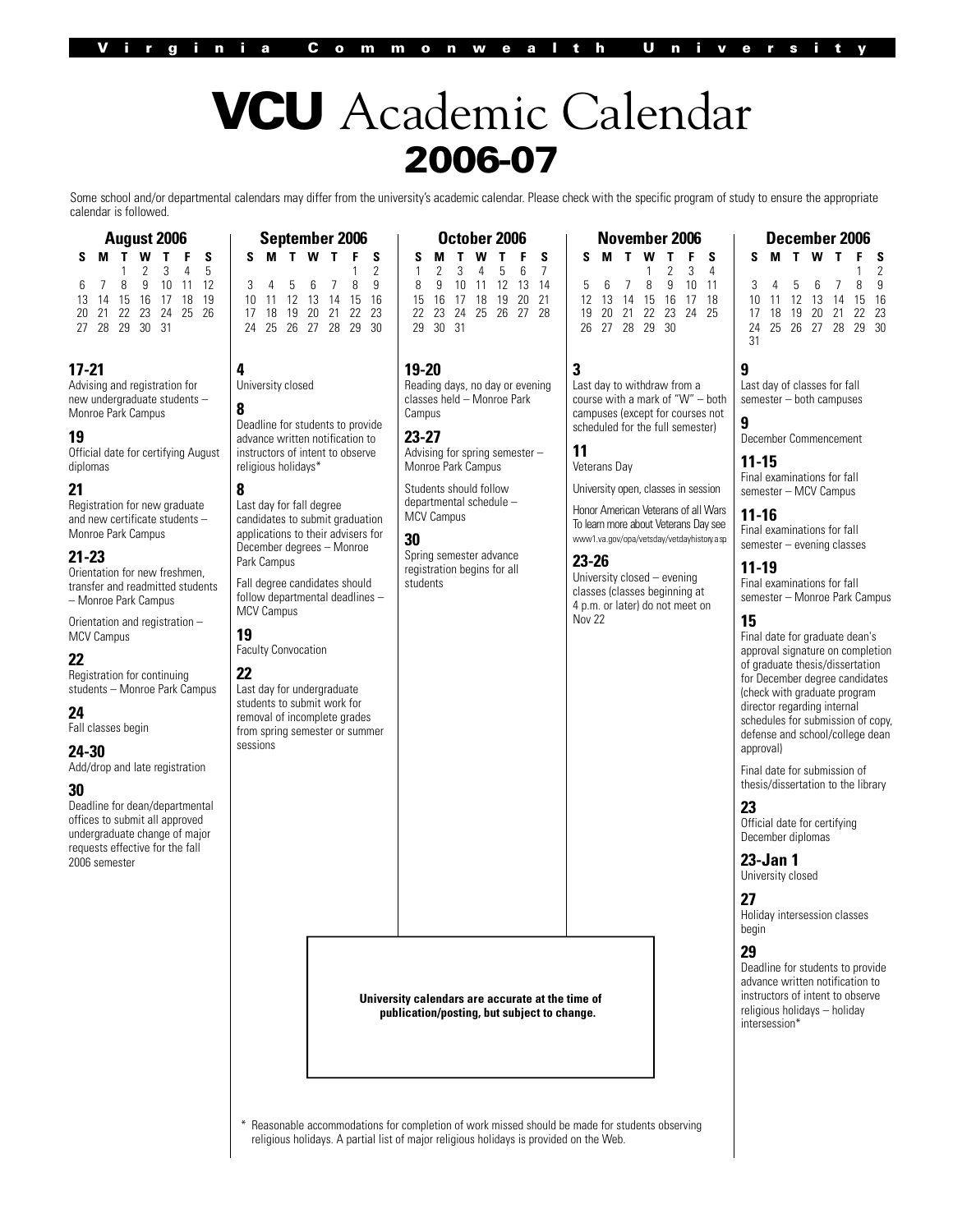# VCU Academic Calendar 2006-07

Some school and/or departmental calendars may differ from the university's academic calendar. Please check with the specific program of study to ensure the appropriate calendar is followed.

> **M a rch 2007 S M T W T F S**

 5 6 7 8 9 10 12 13 14 15 16 17 19 20 21 22 23 24 26 27 28 29 30 31

 $\begin{array}{ccc} 1 & 2 & 3 \\ 8 & 9 & 10 \end{array}$ 

| January 2007 |  |             |                      |  |     |   |  |  |  |
|--------------|--|-------------|----------------------|--|-----|---|--|--|--|
| s            |  |             | <b>MTWT</b>          |  | - F | S |  |  |  |
|              |  |             | $1 \t2 \t3 \t4 \t5$  |  |     | հ |  |  |  |
| 7            |  |             | 8 9 10 11 12 13      |  |     |   |  |  |  |
|              |  |             | 14 15 16 17 18 19 20 |  |     |   |  |  |  |
|              |  |             | 21 22 23 24 25 26 27 |  |     |   |  |  |  |
|              |  | 28 29 30 31 |                      |  |     |   |  |  |  |

**1**

University offices closed

#### **9**

Holiday intersession classes end

#### **9-11**

Advising, registration and orientation for new undergraduate students – Monroe Park Campus

#### **11**

Registration for new graduate and new certificate students – Monroe Park Campus

#### **12**

Registration for continuing students – Monroe Park Campus

**15**

University closed†

### **16**

Spring classes begin

### **16-22**

Add/drop and late registration

#### **22**

Deadline for dean/departmental o ffices to submit all approved und e rgaduate change of major requests effective for the spring 2007 semester

#### **26**

Last day for spring degree candidates to submit graduation applications to their advisers for May degrees – Monroe Park Campus

Spring degree candidates should follow departmental deadlines – MCV Campus

#### **26**

Deadline for students to provide advance written notification to instructors of intent to observe religious holidays\*

| 14                               |
|----------------------------------|
| Last day for undergraduate       |
| students to submit work for      |
| removal of incomplete grades for |
| fall semester                    |
|                                  |

**F e b ru a ry 2007 S M T W T F S**

11 12 13 14 15 16 17 18 19 20 21 22 23 24

 $4\ 5\ 6\ 7$ 

25 26 27 28

 $\begin{matrix} 1 & 2 & 3 \\ 8 & 9 & 10 \end{matrix}$ 

#### **23**

**19**

begins

**11-18**

Last day to withdraw from a course with a mark of "W" – both campuses (except for courses not scheduled for the full semester)

Spring break for both campuses

Summer advance registration

**26-30**

Advising for fall semester – Monroe Park Campus Students should follow

departmental schedule – MCV Campus

| <b>April 2007</b>                  |    |                      |             |  |  |     |  |  |  |
|------------------------------------|----|----------------------|-------------|--|--|-----|--|--|--|
| W T<br>$\mathbf{T}$<br>F<br>s<br>s |    |                      |             |  |  |     |  |  |  |
|                                    |    | 2 3 4 5 6            |             |  |  | - 7 |  |  |  |
| 8                                  | 9  |                      | 10 11 12 13 |  |  | 14  |  |  |  |
|                                    |    | 15 16 17 18 19 20 21 |             |  |  |     |  |  |  |
|                                    |    | 22 23 24 25 26 27 28 |             |  |  |     |  |  |  |
| 29                                 | 30 |                      |             |  |  |     |  |  |  |

**2** Fall semester advance registration begins

**1** 20 21 22 23 24 25 26 27 28 29 30 31

Classes end for spring semester – Monroe Park Campus; evening classes continue through May 5

**May 2007 S M T W T F S** 1 2 3 4 5 6 7 8 9 10 11 12 13 14 15 16 17 18 19

#### **2**

Reading day, no day classes held – Monroe Park Campus

#### **3-11**

Final examinations for spring semester – Monroe Park Campus

#### **4**

Last day of classes for spring semester – MCV Campus

#### **7-11**

Final examinations for spring semester – MCV Campus

#### **7-12**

Final examinations for spring semester – evening classes

#### **11**

Final date for graduate dean's approval signature on completion of graduate thesis/dissertation for May degree candidates (check with graduate program director regarding internal schedules for submission of copy, defense and school/college dean approval)

Final date for submission of thesis/dissertation to the library

#### **19**

May Commencement

**University calendars are accurate at the time of publication/posting, but subject to change.**

Reasonable accommodations for completion of work missed should be made for students observing

religious holidays. A partial list of major religious holidays is provided on the Web.

Subject to approval